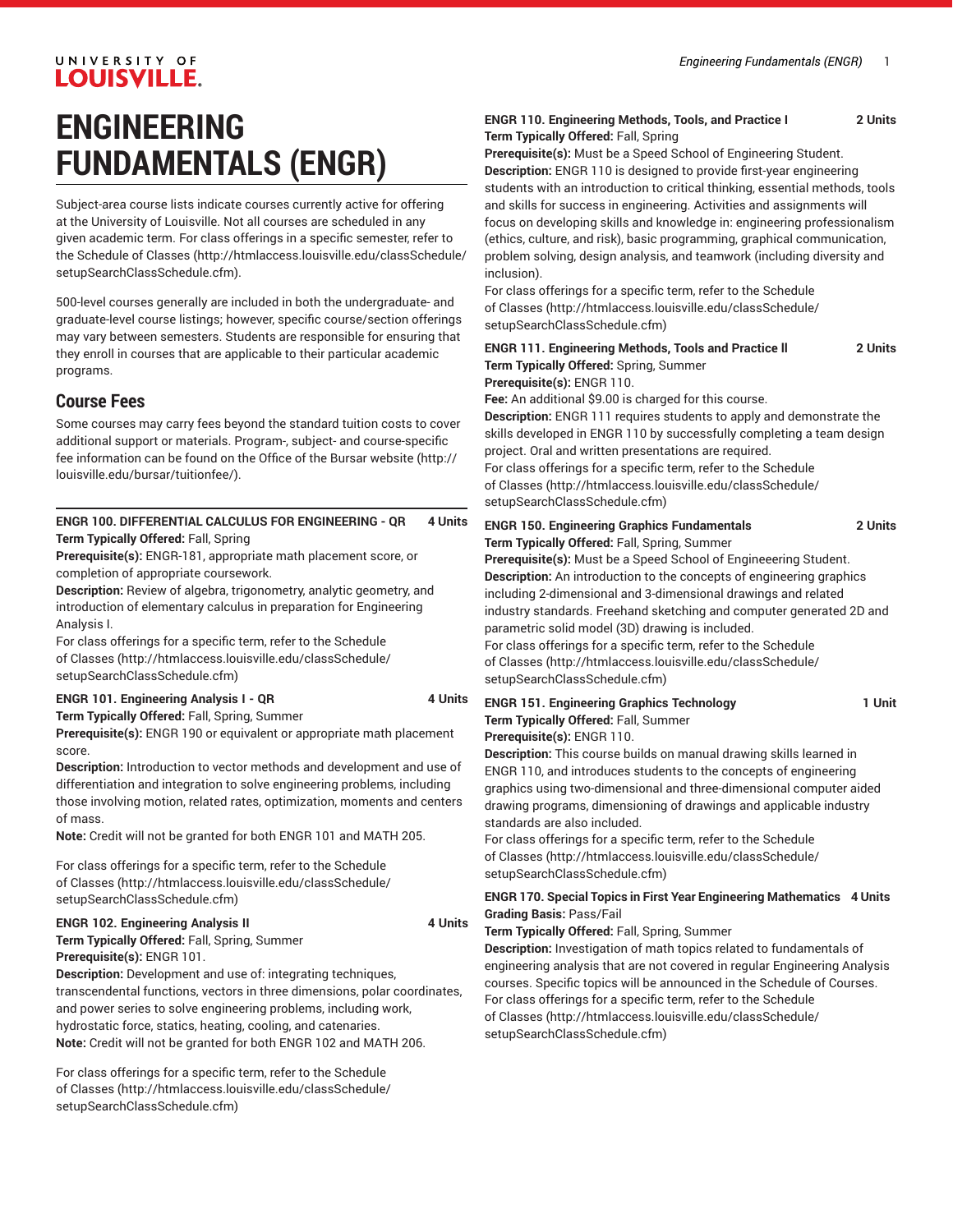# UNIVERSITY OF **LOUISVILLE.**

**ENGR 181. Foundations in Applied Mathematics for Engineering 3 Units Term Typically Offered:** Fall Only

**Prerequisite(s):** Admission to Speed School and ACT Math sub-score of 21+ or SAT Math sub-score of 530+ or Accuplacer QRAS 250+ or successful completion of GEN 104.

**Description:** Review of essential algebraic properties and operators. Introduction to functions and the use of linear, quadratic and trigonometric functions to model physical systems. Formulate and solve word problems involving rates, average rates of change, finding maximum or minimum values, and kinematic problems for one and two link planar robotic arms. This course may not be used for credit toward the J.B. Speed School of Engineering B. S. and M. Eng. Degrees.B. Speed School of Engineering B. S. and M. Eng. Degrees.

**Note:** This course may not be used for credit toward the J.

For class offerings for a specific term, refer to the [Schedule](http://htmlaccess.louisville.edu/classSchedule/setupSearchClassSchedule.cfm) [of Classes \(http://htmlaccess.louisville.edu/classSchedule/](http://htmlaccess.louisville.edu/classSchedule/setupSearchClassSchedule.cfm) [setupSearchClassSchedule.cfm\)](http://htmlaccess.louisville.edu/classSchedule/setupSearchClassSchedule.cfm)

# **ENGR 201. Engineering Analysis III** 4 Units **Term Typically Offered:** Fall, Spring, Summer **Prerequisite(s):** ENGR 102.

**Description:** Development and use of: partial derivatives, Lagrange multipliers, Fourier series, vector-valued functions, and multiple integrals to solve engineering problems, including those involving thermodynamics, motion, fluid flow, curl, flux, and divergence. **Note:** Credit will not be granted for both ENGR 201 and MATH 301.

For class offerings for a specific term, refer to the [Schedule](http://htmlaccess.louisville.edu/classSchedule/setupSearchClassSchedule.cfm) [of Classes \(http://htmlaccess.louisville.edu/classSchedule/](http://htmlaccess.louisville.edu/classSchedule/setupSearchClassSchedule.cfm) [setupSearchClassSchedule.cfm\)](http://htmlaccess.louisville.edu/classSchedule/setupSearchClassSchedule.cfm)

# **ENGR 205. Differential Equations for Engineering 2 Units Term Typically Offered:** Fall, Spring, Summer

**Prerequisite(s):** ENGR 201.

**Description:** First- and higher-order differential equations (DE), systems of DE, partial DE, difference equations, numerical methods, Laplace transforms, engineering applications involving mechanical vibrations, electrical circuits, impact forces, and mixing problems. **Note:** Credit will not be granted for both ENGR 205 and MATH 405.

For class offerings for a specific term, refer to the [Schedule](http://htmlaccess.louisville.edu/classSchedule/setupSearchClassSchedule.cfm) [of Classes \(http://htmlaccess.louisville.edu/classSchedule/](http://htmlaccess.louisville.edu/classSchedule/setupSearchClassSchedule.cfm) [setupSearchClassSchedule.cfm\)](http://htmlaccess.louisville.edu/classSchedule/setupSearchClassSchedule.cfm)

## **ENGR 209. ELLC Summer Research Project 1 Unit Grading Basis:** Pass/Fail

**Term Typically Offered:** Summer Only

**Prerequisite(s):** Permission of the department; student must have participated in the Engineering Living-Learning Community during the most recent academic year.

**Description:** Selected students will participate in a ten week research experience with a specific faculty member within their engineering department. Departments include: Bioengineering, chemical Engineering, Civil Engineering, Computer Engineering and Computer Science, Electrical and Computer Engineering, Industrial Engineering, and Mechanical Engineering. Students will meet as a group three times in the summer semester and will be required to spend a total of ten hours per week working with their faculty mentor. Oral and written presentations at the end of the summer semester are required.

For class offerings for a specific term, refer to the [Schedule](http://htmlaccess.louisville.edu/classSchedule/setupSearchClassSchedule.cfm) [of Classes \(http://htmlaccess.louisville.edu/classSchedule/](http://htmlaccess.louisville.edu/classSchedule/setupSearchClassSchedule.cfm) [setupSearchClassSchedule.cfm\)](http://htmlaccess.louisville.edu/classSchedule/setupSearchClassSchedule.cfm)

#### **ENGR 289. Co-op Education I 0 Units Grading Basis:** Pass/Fail

**Term Typically Offered:** Fall, Spring, Summer

**Prerequisite(s):** BE 288 OR CEE 288 OR CHE 288 OR CSE 288 OR ECE 288 OR IE 288 OR ME 288.

**Description:** First cooperative education work term, at Part-time status, in an area directly related to the field of specialization of student's degree program. Required for Professional School of Engineering students. For class offerings for a specific term, refer to the [Schedule](http://htmlaccess.louisville.edu/classSchedule/setupSearchClassSchedule.cfm) [of Classes](http://htmlaccess.louisville.edu/classSchedule/setupSearchClassSchedule.cfm) ([http://htmlaccess.louisville.edu/classSchedule/](http://htmlaccess.louisville.edu/classSchedule/setupSearchClassSchedule.cfm) [setupSearchClassSchedule.cfm\)](http://htmlaccess.louisville.edu/classSchedule/setupSearchClassSchedule.cfm)

# **ENGR 307. Numerical Methods for Engineering 2 Units Term Typically Offered:** Fall, Spring, Summer **Prerequisite(s):** ENGR 201 and ENGR 205.

**Description:** Errors and error propagation, solving one and several equations, polynominal interpolation and divided differences, least squares approximation, numerical differentiation and integration, eigenvalues, eigenvectors, solving ordinary and systems of differential equations.

**Note:** Credit will not be granted for both ENGR 307 and MATH 407.

For class offerings for a specific term, refer to the [Schedule](http://htmlaccess.louisville.edu/classSchedule/setupSearchClassSchedule.cfm) [of Classes](http://htmlaccess.louisville.edu/classSchedule/setupSearchClassSchedule.cfm) ([http://htmlaccess.louisville.edu/classSchedule/](http://htmlaccess.louisville.edu/classSchedule/setupSearchClassSchedule.cfm) [setupSearchClassSchedule.cfm\)](http://htmlaccess.louisville.edu/classSchedule/setupSearchClassSchedule.cfm)

# **ENGR 330. Linear Algebra for Engineering 2 Units Term Typically Offered:** Fall, Spring, Summer **Prerequisite(s):** ENGR 201.

**Description:** Elimination and LU-factorization, dimension, rank, and nullspace, linear transformations and similarity, orthogonally and least squares, eigentheory and diagonalizability, linear differential equations and systems of linear differential equations.

**Note:** Credit will not be granted for both ENGR 330 and MATH 325.

For class offerings for a specific term, refer to the [Schedule](http://htmlaccess.louisville.edu/classSchedule/setupSearchClassSchedule.cfm) [of Classes](http://htmlaccess.louisville.edu/classSchedule/setupSearchClassSchedule.cfm) ([http://htmlaccess.louisville.edu/classSchedule/](http://htmlaccess.louisville.edu/classSchedule/setupSearchClassSchedule.cfm) [setupSearchClassSchedule.cfm\)](http://htmlaccess.louisville.edu/classSchedule/setupSearchClassSchedule.cfm)

# **ENGR 389. Co-op Education II 0 Units**

**Grading Basis:** Pass/Fail

**Term Typically Offered:** Fall, Spring, Summer **Prerequisite(s):** BE 289 OR CEE 289 OR CHE 289 OR CSE 289 OR ECE 289 OR IE 289 OR ME 289.

**Description:** Second cooperative education work term, at Part-time status, in an area directly related to the field of specialization of student's degree program. Required for Professional School of Engineering students.

For class offerings for a specific term, refer to the [Schedule](http://htmlaccess.louisville.edu/classSchedule/setupSearchClassSchedule.cfm) [of Classes](http://htmlaccess.louisville.edu/classSchedule/setupSearchClassSchedule.cfm) ([http://htmlaccess.louisville.edu/classSchedule/](http://htmlaccess.louisville.edu/classSchedule/setupSearchClassSchedule.cfm) [setupSearchClassSchedule.cfm\)](http://htmlaccess.louisville.edu/classSchedule/setupSearchClassSchedule.cfm)

# **ENGR 393. Independent Study in Engineering Fundamentals 1-6 Units Prerequisite(s):** Consent of a faculty sponsor.

**Description:** Independent study in any engineeringing fundamentals related area under the guidance of a faculty member. For class offerings for a specific term, refer to the [Schedule](http://htmlaccess.louisville.edu/classSchedule/setupSearchClassSchedule.cfm) [of Classes](http://htmlaccess.louisville.edu/classSchedule/setupSearchClassSchedule.cfm) ([http://htmlaccess.louisville.edu/classSchedule/](http://htmlaccess.louisville.edu/classSchedule/setupSearchClassSchedule.cfm) [setupSearchClassSchedule.cfm\)](http://htmlaccess.louisville.edu/classSchedule/setupSearchClassSchedule.cfm)